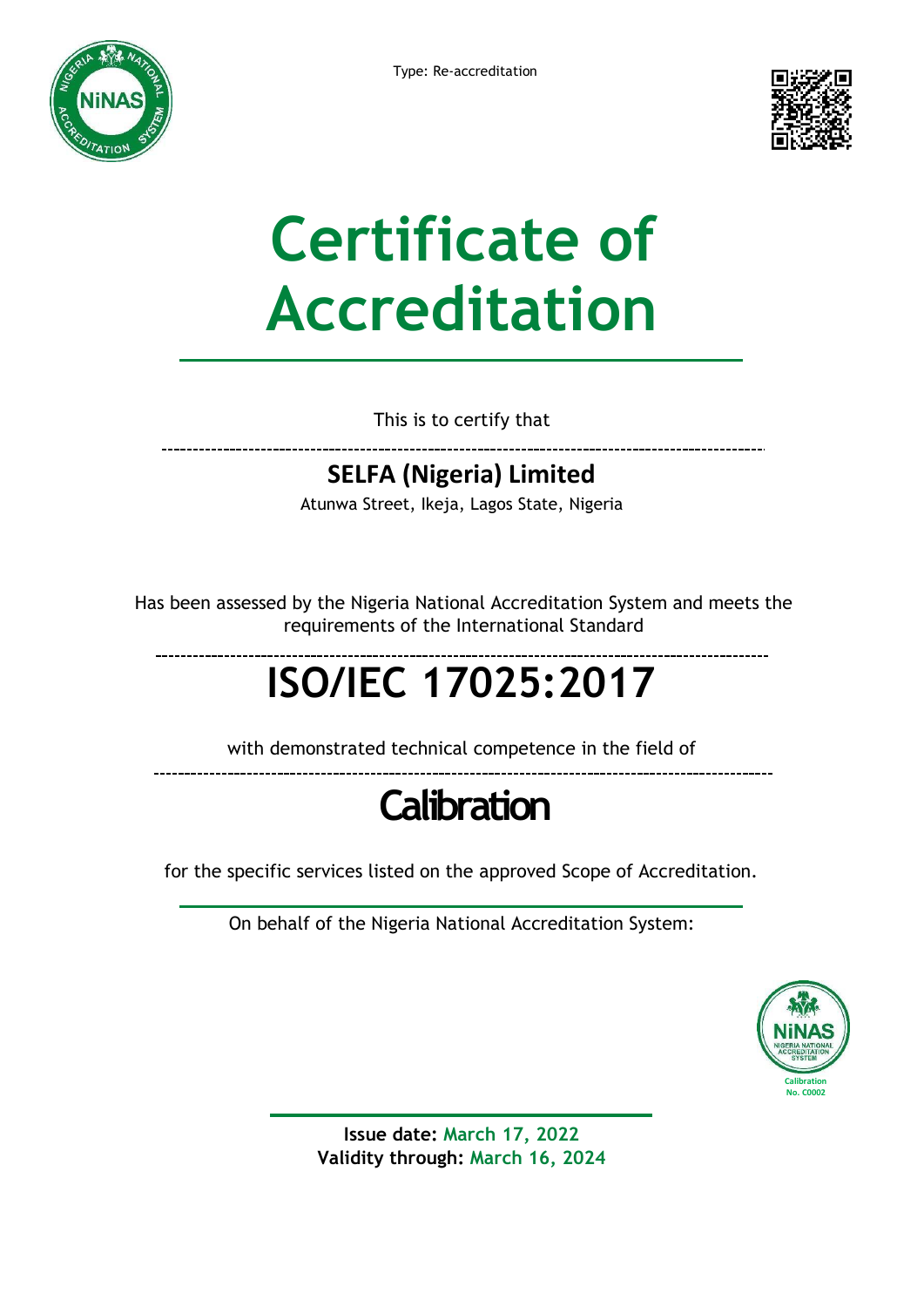### **Scope of Accreditation**

#### **Calibration Laboratory Selfa (Nig.) Ltd. 10, Atunwa Street, Ikeja, Lagos, Nigeria**

**Schedule NO.:C0002 Issue No. 2: 17 03, 2022 Valid to : 16 03, 2020**

| <b>Measured Quantity</b>                          | Range                               | <b>Calbration and</b><br>Measurement<br>Capability (CMC)<br>$[\pm]$ | Brief description of<br>calibration method | <b>Brief description of</b><br>calibration equipment |
|---------------------------------------------------|-------------------------------------|---------------------------------------------------------------------|--------------------------------------------|------------------------------------------------------|
| <b>PRESSURE</b>                                   |                                     |                                                                     |                                            |                                                      |
| Gauge Pressure                                    | $-1+20$ bar                         | $±0.05$ bar                                                         | ASME B40.100-2013<br>and DKD-R 6-1         | <b>Wika Digital Test</b><br>Gauge CPG500             |
|                                                   | $-1+40$ bar                         | $±$ 0.10 bar                                                        |                                            |                                                      |
|                                                   | $060$ bar                           | ± 0.15 bar                                                          |                                            |                                                      |
|                                                   | 0  100 bar                          | $±$ 0.25 bar                                                        |                                            |                                                      |
|                                                   | $0350$ bar                          | ± 0.875 bar                                                         |                                            |                                                      |
|                                                   | 0  700 bar                          | ± 1.75 bar                                                          |                                            |                                                      |
|                                                   | $0 1,000$ bar                       | $±$ 2.5 bar                                                         |                                            |                                                      |
| <b>TEMPERATURE</b>                                |                                     |                                                                     |                                            |                                                      |
| Temperature - Measuring<br>Equipment (Indicators) | $-20^{\circ}$ C to $0^{\circ}$ C    | $\pm$ 0.61 $\degree$ C                                              | <b>EURAMET CG 11</b>                       | <b>Fluke Calibration 1523</b><br>Reference           |
|                                                   | $0^\circ$ C to 600 $^\circ$ C       | $\pm$ 0.24 $^{\circ}$ C                                             |                                            | Thermometer                                          |
| Temperature - Measuring<br>Equipment (Simulators) | $-200^{\circ}$ C to $0^{\circ}$ C   | $\pm$ 0.61 $\degree$ C                                              |                                            |                                                      |
|                                                   | $0^\circ$ C to 1370 $^\circ$ C      | $\pm$ 0.24 $^{\circ}$ C                                             |                                            |                                                      |
| Thermocouples                                     | -200 $^{\circ}$ C to 0 $^{\circ}$ C | $\pm$ 0.61 $^{\circ}$ C                                             | <b>EURAMET CG 8</b>                        |                                                      |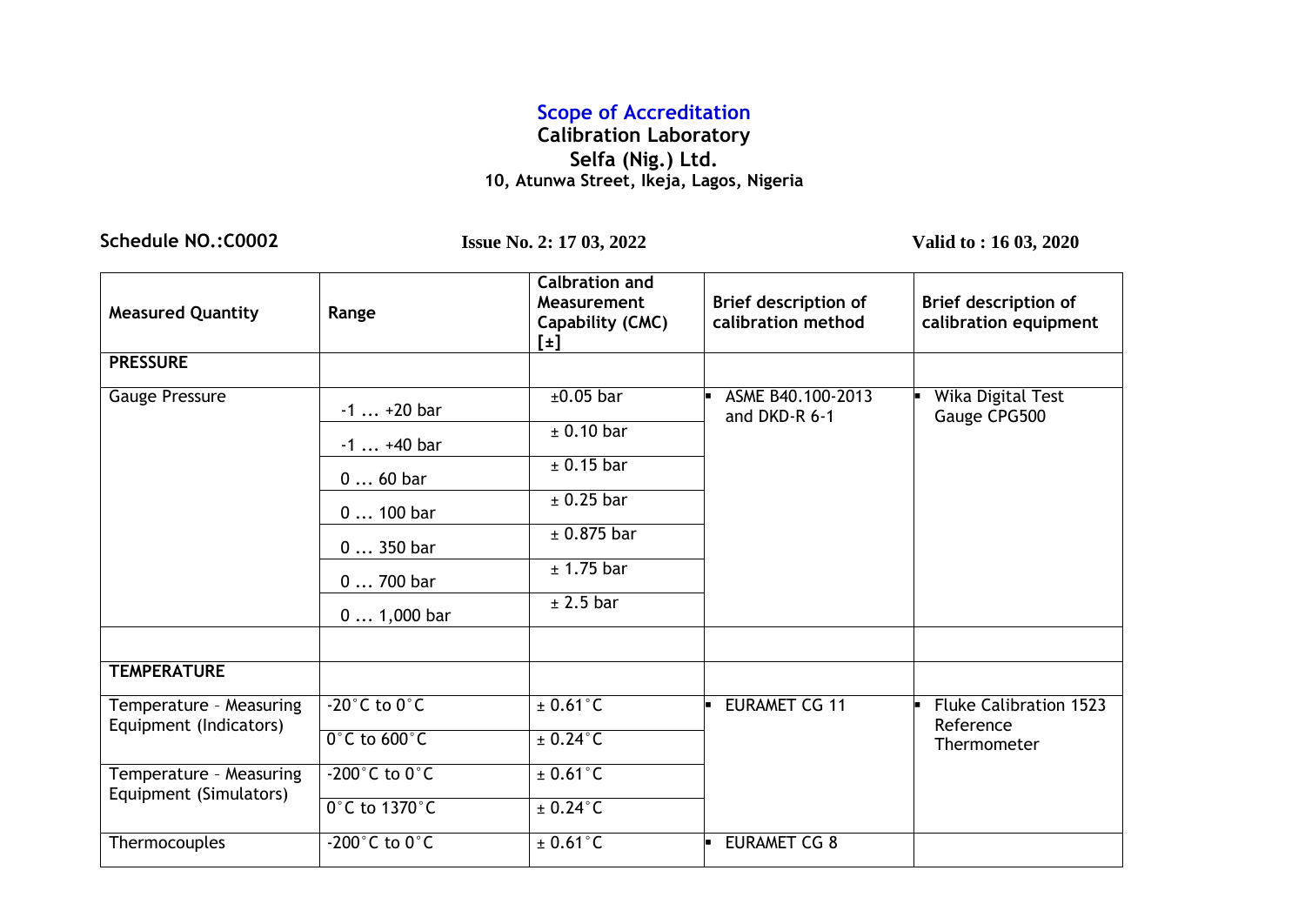| <b>Measured Quantity</b>                    | Range                                                                          | <b>Calbration and</b><br>Measurement<br>Capability (CMC)<br>$[\pm]$             | <b>Brief description of</b><br>calibration method | Brief description of<br>calibration equipment                              |
|---------------------------------------------|--------------------------------------------------------------------------------|---------------------------------------------------------------------------------|---------------------------------------------------|----------------------------------------------------------------------------|
|                                             | $0^\circ$ C to 1370 $^\circ$ C                                                 | $\pm$ 0.24 $\degree$ C                                                          |                                                   | <b>Fluke Documenting</b><br><b>Process Calibration 744</b>                 |
| Temperature - Source<br>(Climatic Chambers) | $-200^{\circ}$ C to $0^{\circ}$ C<br>0°C to 1370°C                             | $± 0.61$ °C<br>$± 0.24$ °C                                                      | EURAMET CG 20 &<br><b>DKD-R 5-7</b>               | <b>Fluke Calibration 1523</b><br>Reference<br>Thermometer                  |
| <b>DIMENSION</b>                            |                                                                                |                                                                                 |                                                   |                                                                            |
| Micrometer Screw Gauge                      | 0 mm to 25 mm<br>$0$ mm to 50 mm<br>0 mm to 150 mm<br>$0 \text{ mm}$ to 300 mm | $±0.10 \mu m$ $\blacksquare$<br>$±0.12 \mu m$<br>$±0.30 \mu m$<br>$±0.63 \mu m$ | NPL GPG-40                                        | <b>Standard Gauge Block</b><br>Set - Grade 2 M87<br><b>Stainless Steel</b> |
| Vernier Caliper                             | $0 \text{ mm}$ to 150 mm<br>0 mm to 300 mm                                     | $±0.30 \mu m$<br>$\overline{\pm}$ 0.63µm                                        |                                                   |                                                                            |
| Dial Gauge                                  | 0 mm to 10 mm                                                                  | $±0.08 \mu m$                                                                   |                                                   |                                                                            |
| <b>MASS</b>                                 |                                                                                |                                                                                 |                                                   |                                                                            |
| Analytical Balance                          | 1 mg to 80 g                                                                   | $±0.5$ mg                                                                       | NIST SOP 7                                        | <b>Standard Test Weight</b><br>Set Troemner Class F1                       |
|                                             | 1 mg to 120 g                                                                  | $±0.75$ mg                                                                      |                                                   |                                                                            |
|                                             | 1 mg to 210 g                                                                  | $±1.0$ mg                                                                       |                                                   |                                                                            |
| Top Loading Balance                         | 1 mg to 6000 g                                                                 | $±0.2$ mg                                                                       |                                                   |                                                                            |
| <b>ELECTRICAL</b>                           |                                                                                |                                                                                 |                                                   |                                                                            |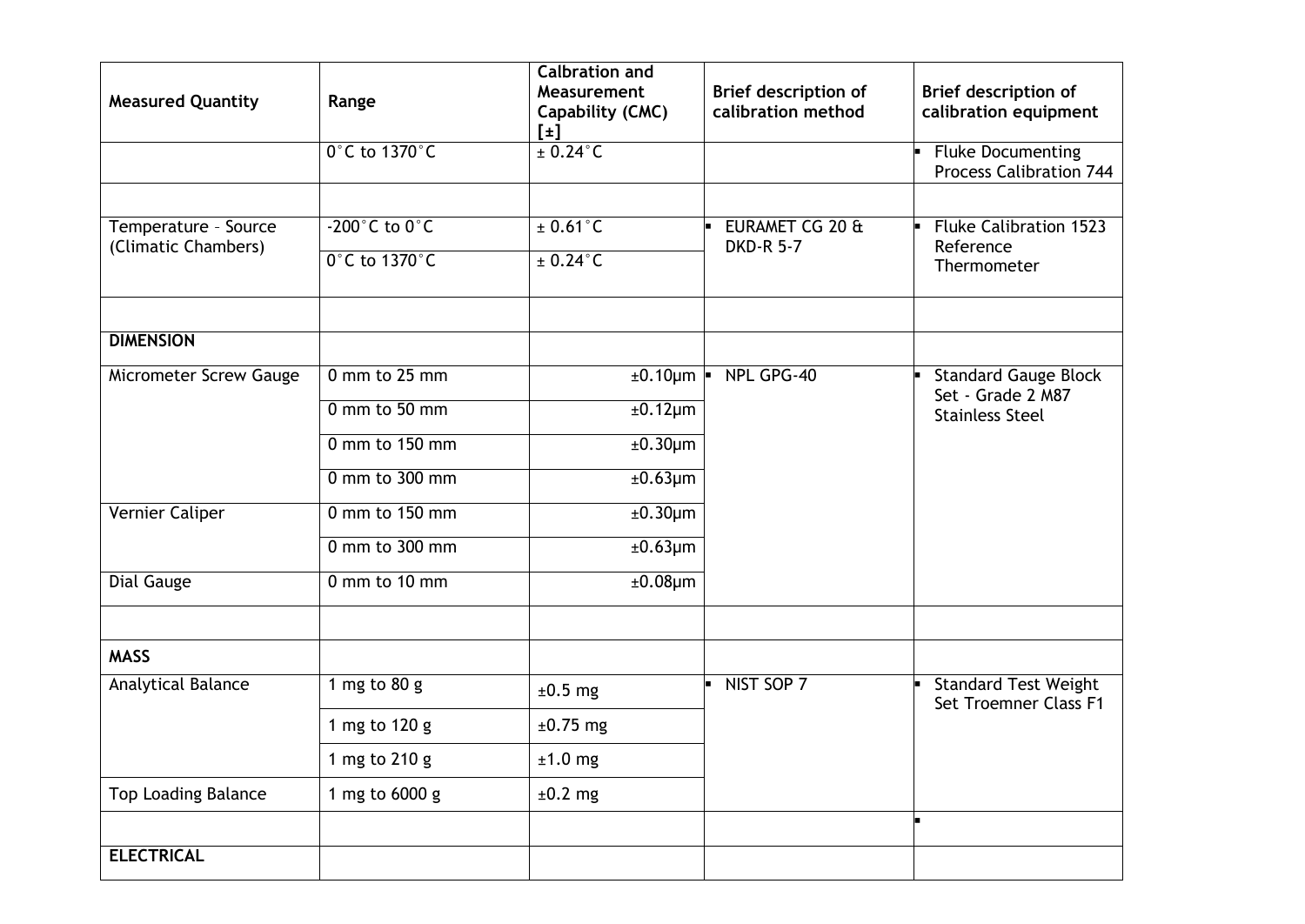| <b>Measured Quantity</b> | Range                       | <b>Calbration and</b><br>Measurement<br>Capability (CMC)<br>$[\pm]$ | Brief description of<br>calibration method | Brief description of<br>calibration equipment |
|--------------------------|-----------------------------|---------------------------------------------------------------------|--------------------------------------------|-----------------------------------------------|
| DC Voltage - Generate    | 0 mV to 200,0000000 mV      | $0.025%$ of range +<br>$25\mu V$                                    | <b>EURAMET CG 15</b>                       | <b>Fluke Multimeter</b><br>Calibrator 5100B   |
|                          | 0.2 V to 2.00000 V          | $0.025%$ of range +<br>$25\mu V$                                    |                                            |                                               |
|                          | 2 V to 20.0000 V            | $0.040\%$ of range +<br>$50\mu V$                                   |                                            |                                               |
|                          | 20 V to 200,000 V           | $0.1\%$ of range +<br>$50\mu V$                                     |                                            |                                               |
|                          | 200 V to 1100.00 V          | $0.1\%$ of range +<br>$50\mu V$                                     |                                            |                                               |
| DC Current - Generate    | 0 to 2.00000 mA             | $0.05\% + 0.01 \mu A$                                               | <b>EURAMET CG 15</b>                       | <b>Multimeter Calibrator</b><br>Fluke 5100B   |
|                          | 2.00000 mA to 20.0000<br>mA | $0.05\% + 0.01 \mu A$                                               |                                            |                                               |
|                          | 20.0000 mA to 200.000<br>mA | $0.05\% + 0.01 \mu A$                                               |                                            |                                               |
|                          | 200,000 mA to 2,00000 A     | $0.05\% + 0.01 \mu A$                                               |                                            |                                               |
| DC Voltage - Measure     | $0.1$ mV $600.0$ mV         | 0.15% of reading                                                    | <b>EURAMET CG 15</b>                       | <b>True-rms Digital</b>                       |
|                          | 600.0mV  6000mV             | 0.15% of reading                                                    |                                            | Multimeter                                    |
|                          | 6.000V 60.00V               | 0.15% of reading                                                    |                                            |                                               |
|                          | 60.00V  600.0V              | 0.15% of reading                                                    |                                            |                                               |
|                          | 600.0V  1000V               | 0.15% of reading                                                    |                                            |                                               |
| DC Current - Measure     | $0.01$ mA $60.00$ mA        | 1.0% of reading                                                     | <b>EURAMET CG 15</b>                       | <b>True-rms Digital</b><br>Multimeter         |
|                          | 60.00mA  400.0mA            | 1.0% of reading                                                     |                                            |                                               |
|                          | 400mA  6000mA               | 1.0% of reading                                                     |                                            |                                               |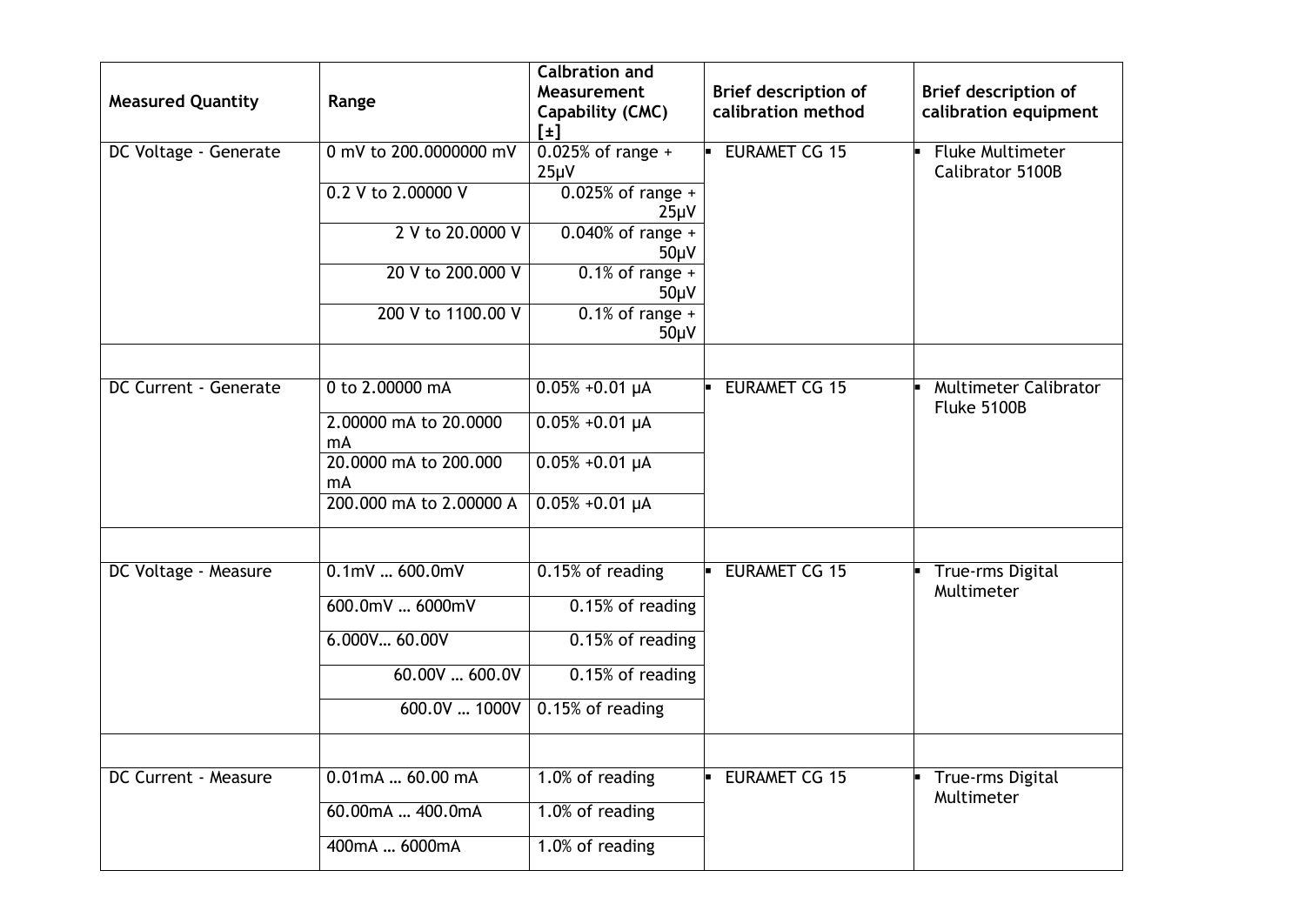| <b>Measured Quantity</b>                  | Range               | <b>Calbration and</b><br>Measurement<br>Capability (CMC)<br>$[\pm]$ | <b>Brief description of</b><br>calibration method | Brief description of<br>calibration equipment |
|-------------------------------------------|---------------------|---------------------------------------------------------------------|---------------------------------------------------|-----------------------------------------------|
|                                           | 6.000A  10.00A      | 1.0% of reading                                                     |                                                   |                                               |
|                                           |                     |                                                                     |                                                   |                                               |
| AC Voltage - Generate<br>(50Hz to 1 kHz)  | 1mV  20.0000mV      | $0.025%$ of range +<br>$50\mu V$                                    | <b>EURAMET CG 15</b><br>b.                        | Multimeter Calibrator<br>Fluke 5100B          |
|                                           | 20mV  200.000mV     | $0.025%$ of range +<br>$50\mu V$                                    |                                                   |                                               |
|                                           | 200mV  2.0000V      | $0.025%$ of range +<br>$50\mu V$                                    |                                                   |                                               |
|                                           | 2V  200V            | $0.025%$ of range +<br>$50\mu V$                                    |                                                   |                                               |
|                                           | 200V  1000V         | $0.025%$ of range +<br>$50\mu V$                                    |                                                   |                                               |
| <b>AC Current - Generate</b>              | 0.2 mA  2.00000mA   | $0.075%$ of range +                                                 | <b>EURAMET CG 15</b>                              | <b>Multimeter Calibrator</b>                  |
| (50Hz to 1 kHz)                           |                     | $0.01\mu A$                                                         |                                                   | Fluke 5100B                                   |
|                                           | 2mA  20.0000mA      | $0.075%$ of range +<br>$0.01\muA$                                   |                                                   |                                               |
|                                           | 20mA  200.000mA     | $0.075%$ of range +<br>$0.01\mu A$                                  |                                                   |                                               |
|                                           | $0.2A$ 1.9A         | $0.075\%$ of range +<br>$0.01\mu A$                                 |                                                   |                                               |
|                                           | $0.1$ mV $600.0$ mV | 1.0% of reading                                                     | <b>EURAMET CG 15</b><br>H.                        | True-rms Digital                              |
| AC Voltage - Measure<br>(45 Hz to 500 Hz) |                     |                                                                     |                                                   | Multimeter                                    |
|                                           | 600.0mV  6000mV     | 1.0% of reading                                                     |                                                   |                                               |
|                                           | 6.000V60.00V        | 1.0% of reading                                                     |                                                   |                                               |
|                                           | 60.00V  600.0V      | 1.0% of reading                                                     |                                                   |                                               |
|                                           | 600.0V  1000V       | 1.0% of reading                                                     |                                                   |                                               |
|                                           |                     |                                                                     |                                                   |                                               |
| <b>AC Current - Measure</b>               | 0.01 mA  60.00mA    | 1.0% of reading                                                     | <b>EURAMET CG 15</b>                              |                                               |